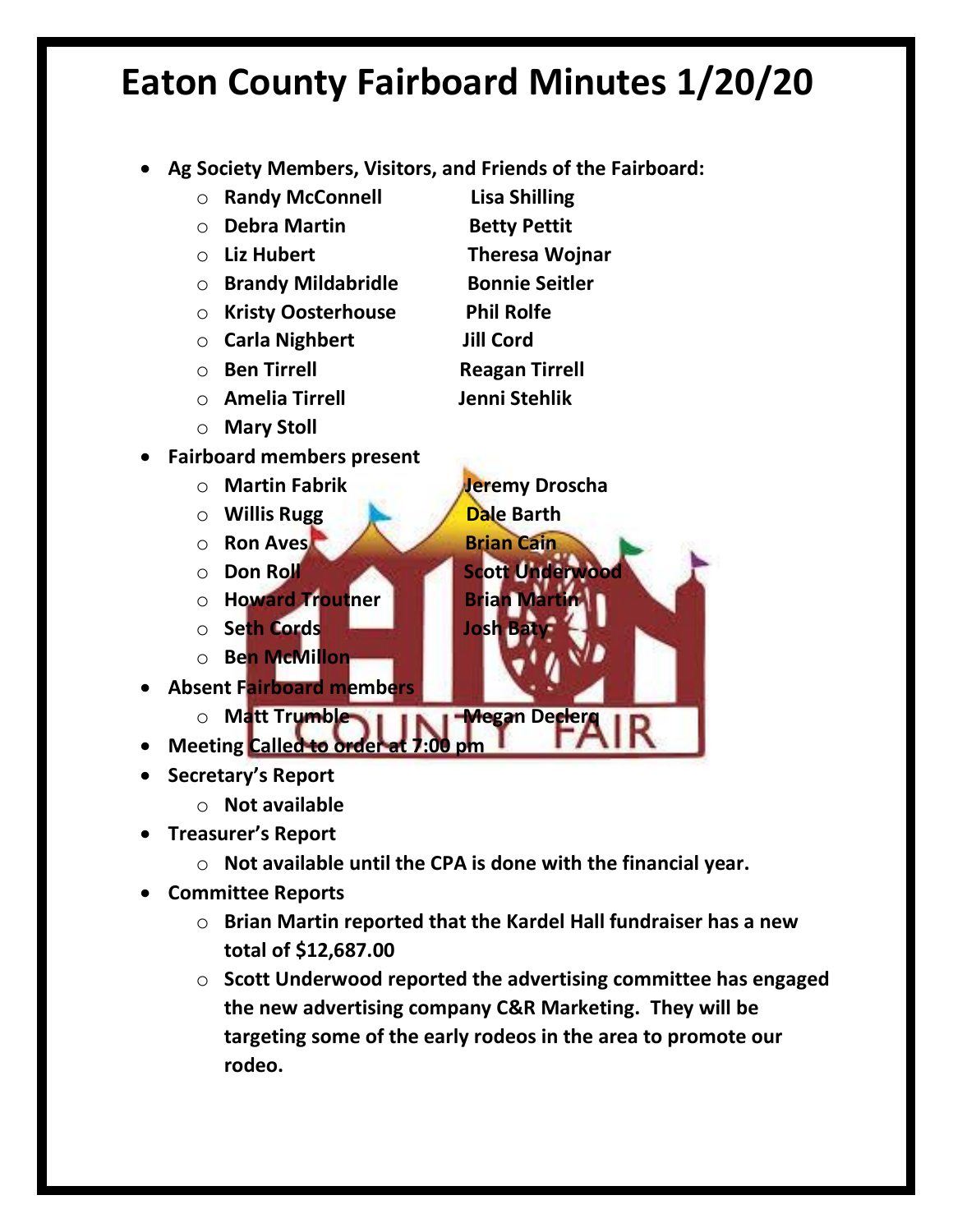- o **Scott also indicated as soon as he gets the lineup for the fair entertainment he will be getting that out and available for the public with the help of the adverting company.**
- o **Ron Aves reported that he took the Ford tractor home for service. He changed the fluids and charged the battery.**
- o **He took the zero turn home as well and has serviced that as well.**
- o **He is also working on a plan for the underground water line issues we are experiencing in the campground/barn areas.**

- **Extension Report** 
	- o **Kristy Oosterhouse wants to make sure all of the superintendents and fair board of directors are receiving her emails.**
	- o **There are some volunteer changes.** 
		- **Each 4-H volunteer will have to apply through the MSU data base. Both new and old volunteers**

**The volunteers will be broken up in two groups gold and silver and gold.** 

• **Gold is in direct contact with youth**  • **Silver no direct contact with youth.**

- **Application and background check with Kristi**
	- **Feb 3rd @ 6pm in person at the extension office**
	- **Feb 19th @ 7 with ZOOM/video conferencing. See Kristi for more details**
- **4-H day at the Breslin Center is March 1st .** 
	- **Free tickets to the women's basketball game. Game time is TBD**
	- **Ticket registration is on line. See Kristi for details.**
- **Member and Visitors**
	- o **Randy McConnell asked for horse race purposes for the official fair start date get moved to Saturday. We can get more money for the colts stakes if we do that.**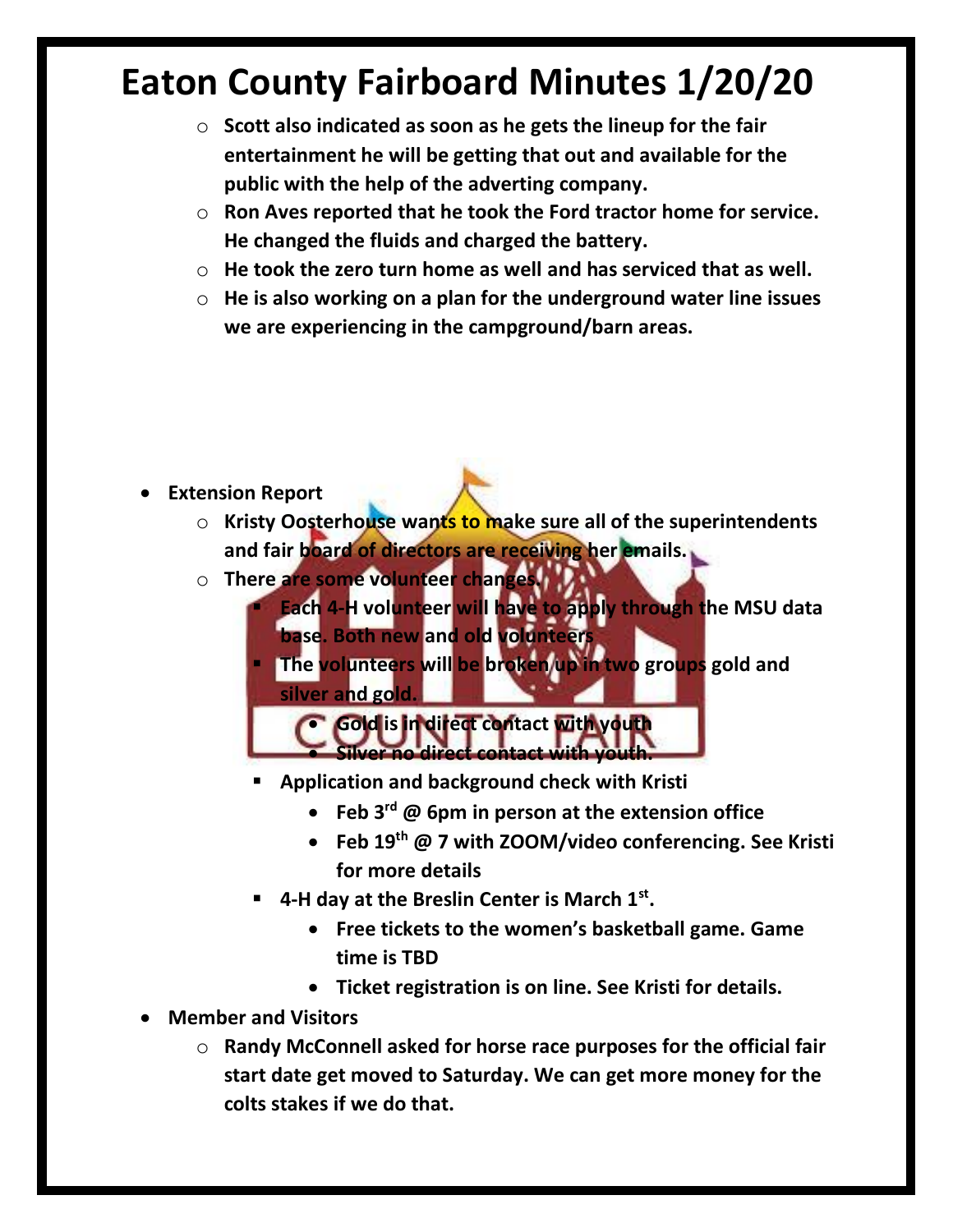- o **Jill Cords brought up the Purina Feed seminar and asked if we could post on the fair board website. Monday March 10, 2020 at 7:00pm**
- **Old Business**
	- o **Beer tent**
		- **Committee formed**
			- **Ron Aves Seth Cords**
			- **Scott Underwood**
		- **They will report every month as too what progress is being made**
		- **Jeremy Droscha made the motion**
		- **Ron Aves Seconded**
		- **Motion Passed unanimously**
	- o **MAFE Convention** 
		- **Great classes and discussions**
		- **See attached minutes**
	- o **Committees let martin know if you have any qyestions or concerns**

**<u><b>E** Committee lists are posted online at the fairboard website.</u>

- o **Kardell Gutters are done and look very good**
- o **Office phone** 
	- **E** We will be going with WOW
		- **2 phone lines, a fax line, and internet will be \$143.00 a**
		- **\$150 install Fee**

**month**

- **ATT was \$190 a month with very poor reliability**
- **Brian Martin motioned**
- **Seth Cords Second**
- **Motion passed unanimously**
- o **Shed Row**
	- **We need written permission by the city. Needs to be submitted by Jan 27th. It will be brought up at their next meeting 2 weeks after the 27th meeting.**
	- **Seth Cords reported that he has the time and equipment donated by Vic Parker for removal.**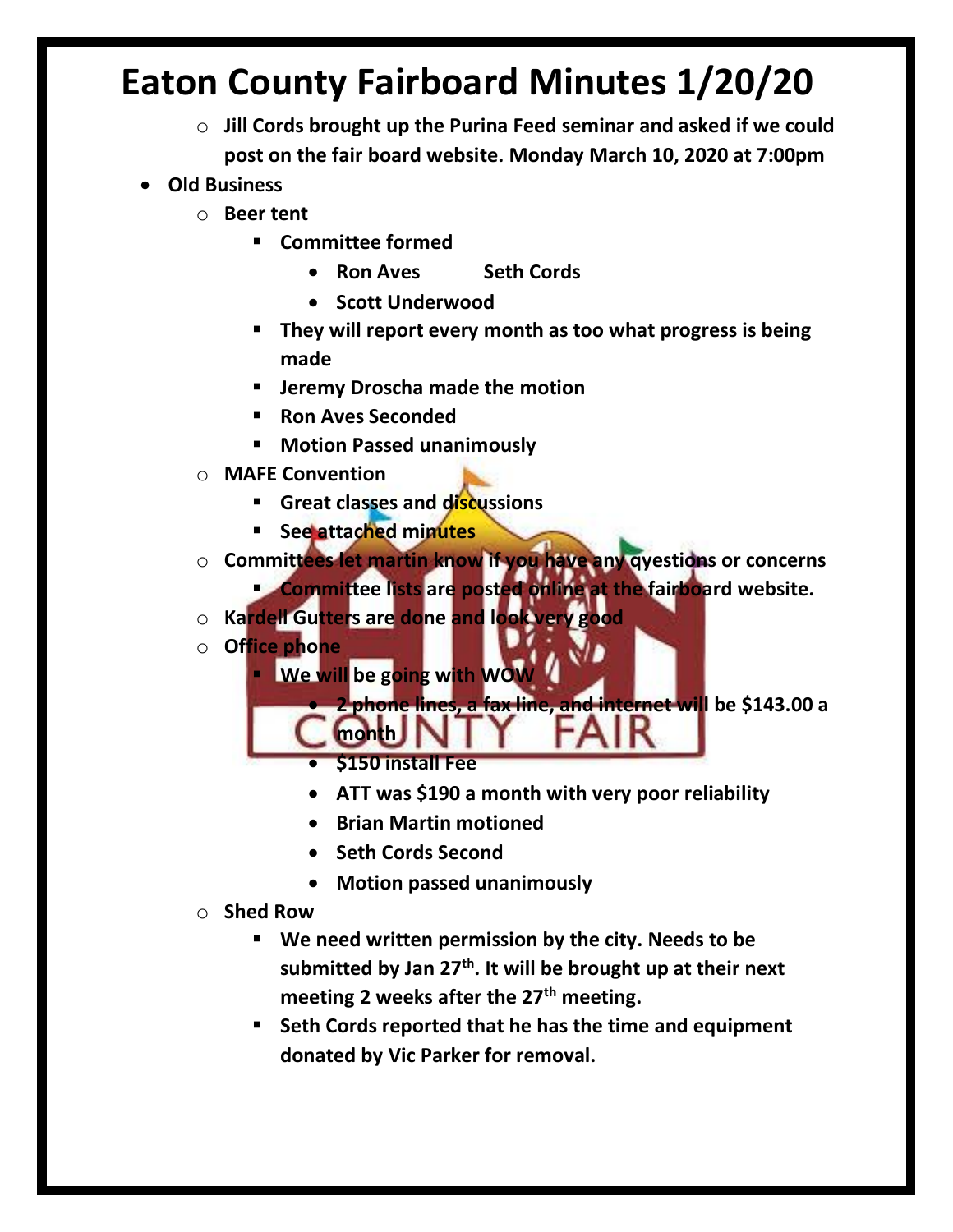- **Crandell Bros. indicated they will remove the refuse free of charge.**
- **Beau Ewing indicated it would be \$2000 - \$3000 for the electrical repairs afterwards.**
- **Waiting on a quote for the fence**
- **Committee will be formed after the city's decision**

- o **Board Member Attendance**
	- **Megan DeClercq has been contacted several times with no response. She has missed 3 meetings with no communication as why.**
	- **Scott Underwood made the motion to remove Megan from the board.**
	- **E** Seth Cords Seconded. passed unanimously
	- **Discussion was to send a certified letter to Megan to inform her of her removal of the board**
		- **Seth Cords made the motion**
		- **Jeremy Droscha seconded. Motion passed unanimously**
- o **Code of conduct forms. Get them signed and sent to Martin**
- o **Animal Oasis Fair Contract**
	- **\$3000 for 6 day.**
	- **Martin to discuss \$1 pony rides on Tuesday and Saturday of fair.**
	- **Seth Cords made the motion to accept.**
	- **Scott Underwood seconded. Motion passed unanimously**
- o **DeWayne Spaw Fair Contract**
	- **Dewayne will sing Sunday, Monday, Tuesday, Thursday, and Friday the week of fair.**
	- **Cost is \$2000**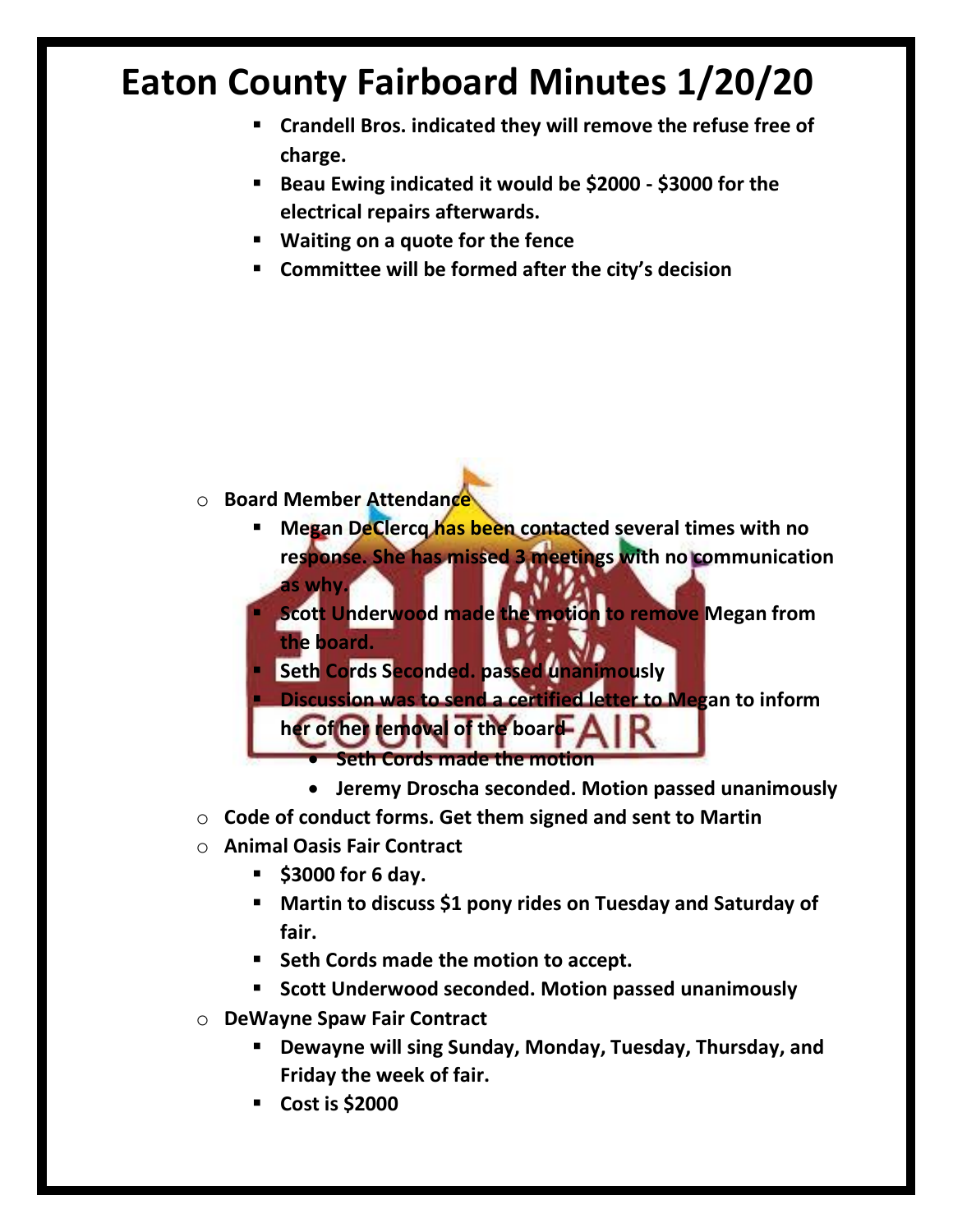- **Scott Underwood made motion to accept the contract**
- **Brian Cain Seconded. Motion passed unanimously**

- o **Saturday Truck, Tractor, Semi Pulls**
	- **EXECT** West Michigan Pullers will be the promoter of the pull. There **will be 8 classes minimum. 5-7 of the classes will be for** 
		- **championship points.**



- **Motion made by Seth Cords**
- **Don Seconded. Motion passed unanimously**
- o **Antique tractor pull Saturday of fair**
	- **Jeremy is still working on logistics**
- o **Tuesday of fair**
	- **Free grandstand show**
	- **5 community bands headed up by Don Mulvany**
	- **Show will start a 3 pm and go until 10 pm**
	- **\$2500 for the stage**
	- **\$1500 for the bands**
	- **Brian Martion made motion to accept**
	- **Jeremy Droscha seconded. Motion passed unanimously**